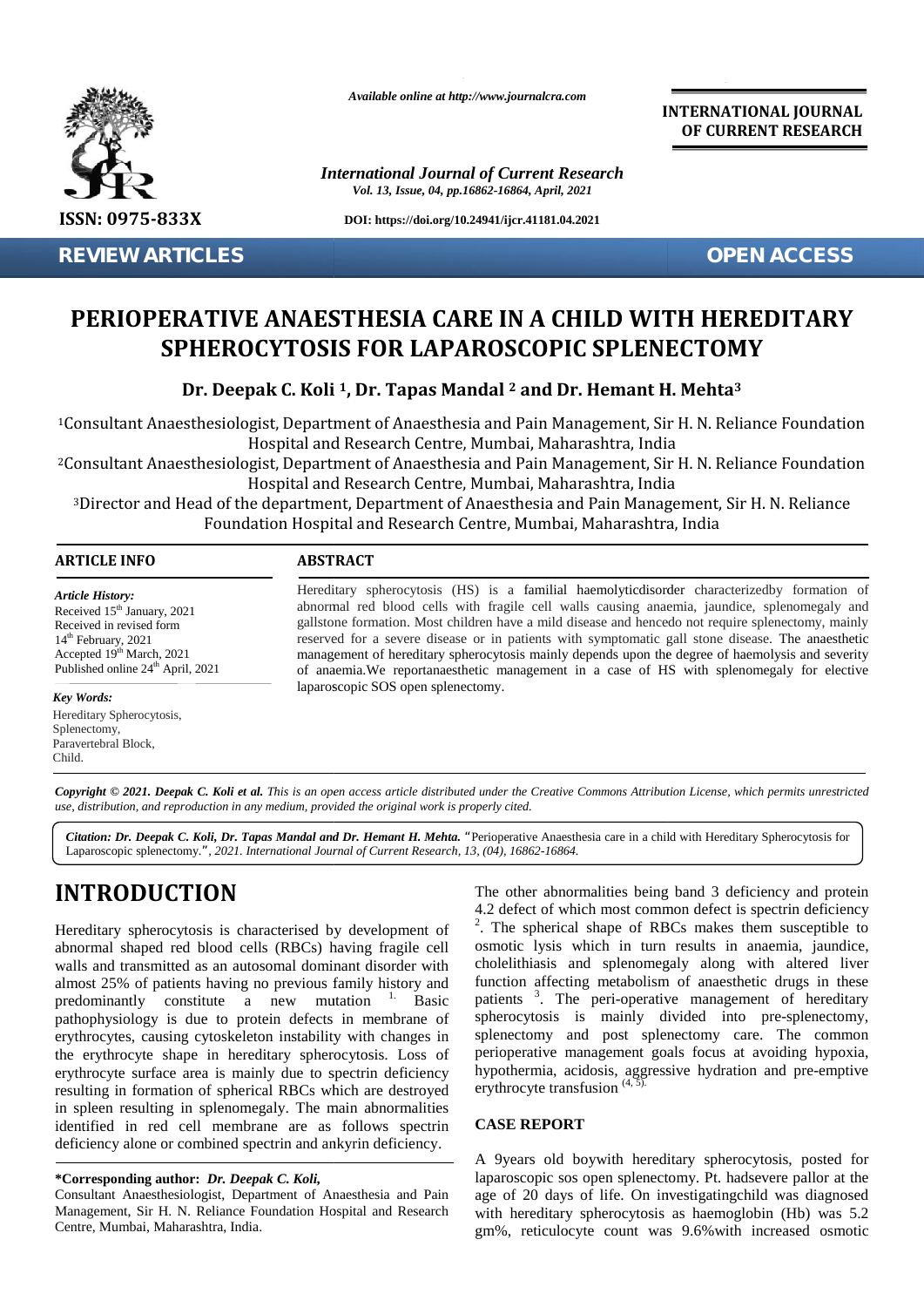fragility. Since then, child has received 8-10 blood transfusions so far, once in every two to three years. Last transfusion received post laparoscopic cholecystectomydone 7 months back. Child had also received pneumococcal and meningococcal vaccination 3 months prior to surgery. On general examination, child was 125 cms tall and weighed 23.5kg. The child hadan evidenthaemolytic facies, he was afebrile with a pulse rate of 102beats/min, regularand a blood pressure of 100/60mmhg taken in right upper limb, respiratory rate 20 cycles/min, pallor ++, icterus + without any obvious lymphadenopathy.On systemic examination scars of previous surgery were visible, liver palpable 3 cm below costal margin, Spleen 5 cm below costal margin soft to firm,rest of the systemic examination findings were within normal limits. On airway examination mouth opening was adequate with mallampatti grade 1, however patient had a receding mandible hence difficult airway was anticipated.

Laboratory investigation showed HB 8.5 gm/dl, total leucocyte count 11600 and platelet count 2.26lacs, peripheral smear showed anisopoikilocytosis along with microcytes, elliptocytes and microspherocytes. Totalbilirubin 5.24mg/dl, direct bilirubin 0.53 mg/dl and indirect bilirubin 4.71mg/dl, pt. had an AB positive blood group with negative direct and indirect Coombs test. Ultrasonography showed Liver enlargement with normal parenchymal echogenicity. Liver span being14.2 cm. Spleen was enlarged in size and normal in echogenicity, span being 13 cm. Chest X ray and electrocardiogram done and werewithin normal limits.Considering a low Hb, patient was transfused with 1 packed cell a day prior to surgery and 2 packed cell were reserved for surgery. The patient was kept nil by mouth from midnight and maintenance fluidwas started in the ward.Our anaesthetic management goals were based on maintaining optimum hydration perioperatively, strict avoidance ofhypothermia and hypovolemia and strategies to prevent crisis perioperatively, transfuse blood or blood products post splenic vessel clamping or post splenectomy and postoperative pain management by IV PCA fentanyl and port site infiltration with 0.25% bupivacaine.

The child was premedicated with IV glycopyrollate 0.1mg, IV midazolam 0.5mg and IV ketamine 20mg in preoperative room with vital monitoring. Once child was wheeled in the operative room standard routine ASA monitors wereattached.Core temperature and end tidal CO2 monitoring was also done throughout intraoperative period post induction. Considering anticipated difficult intubation, all necessary difficult airway equipments were kept ready during induction. Induction of general anaesthesia was done with IV fentanyl 40mcg, IV propofol 60mg, and IV atracurium 15mg given for muscle relaxation after confirming bag and mask ventilation. On laryngoscopy with Macintosh blade 3, patient was found to have Cormac lehane grade 3 hence bougie guided endotracheal intubation was done with no. 5 cuffed endotracheal tube. Maintenance of anaesthesia was done with O2:N2O 50%:50% and sevoflurane to MAC of 1.0 - 1.2. Post induction a large bore 20G IV was taken and patient positioning was done with all due care. Injection clonidine 25 mcg and injection fentanyl 20mcg given just before incision, laterintermittent boluses were given intraoperatively as per requirement.IV fluids were given judiciously throughout the intraoperative period. Vitals were stable throughout the surgery. However, considering a large sizedspleen, left sided subcostal incision was taken for splenectomy. Ultrasonography guided left sided paravertebral block with a total of 12ml of 0.2ml ropivacaine along with 2mg dexamethasone and 30mcg buprenorphine was administered from T6 TO T9 level. Intraoperative blood loss was around 70 to 80ml and total urine output was100 ml. The intra-operative temperature was maintained between 37°C- 35.5°C using warm IV fluids and mattress warmer. After surgery patient made supine and then reversed with injection glycopyrolate 0.2mg and injection neostigmine 1.2mg once fully awake, with good muscle tone and regular breathing attempts. Post extubation child was shifted to post anaesthesia care unit (PACU) for observation. In PACU child was comfortable and pain free with stable vitals.Rest of the postoperative course was uneventful.

## **DISCUSSION**

Hereditary spherocytosis occurs due to an intrinsic genetic defect of RBC membrane proteins, which are major components of the cytoskeleton for maintaining shape of RBC. The resultant Qualitative or quantitative abnormalities in these proteins results in spheroidal shaped red blood cells, these abnormal shaped cells are then targeted in spleen during their passage into sinusoids due to spherical shape and gets phagocytosed resulting in extravascular haemolysis.(6) In chronic cases or other concomitant illness it causes haemolytic crisis leading to anaemia, hypoxia, splenomegaly.(6) Direct / indirect bilirubin accumulates in gall bladder to form gallstones, altering liver function and causing hepatomegaly. Splenomegaly is usually mild to moderate, however the size of spleen per se is not an indication for splenectomy. Laboratory diagnosis mainly involves peripheral blood smear, MCV, MCHC & reticulocyte count. The presence of spherocytes is confirmed by an osmotic fragility test the sensitivity of which varies from 48 to 95% although this may be increased to 99% by glycerol lysis test<sup> $(7)$ </sup>

Patients with severe haemolysis requires medical management based on folate therapy and surgical management for such cases requires a splenectomy which would result in cessation of haemolysis and restoration of haemoglobin to normal levels along with improvement in jaundice. In order to prevent risk of gall stone formation and haemolytic crisis surgical management is indicated in all patients except in asymptomatic and well compensated patients.<sup>8</sup> Patients posted for splenectomy should be vaccinated with Pneumococcal and Haemophilus influenzavaccines preoperatively to prevent severe infections in postoperative period. Intraoperative anaesthetic management goals include adequate hydration in order to prevent stasis, avoid hepatotoxic drugs, hypoxia and acidosis, prevent hypothermia by using warm fluids intravenously and maintaining optimal room temperature along with use of warming blankets/ mattress warmers as hypothermia can lead to vasoconstriction and circulatory stasis. Replacing blood losses with packed cell PRBC and if required Fresh frozen plasma FFP transfusionshould be done on priority basis. Supplemental oxygen, proper antibiotics and fluid administration along with effective pain management are postoperative goals in these cases.  $(9, 10)$  Volatile agents are preferred for maintenance of general anaesthesia and isoflurane causes minimum reduction in hepatic blood flow hence it is preferred volatile agent in these cases.  $(9, 10)$  The risk of life threatening infections and sepsis due to encapsulated organisms is highest post splenectomy in post-operative period, hence these patients require a continuous monitoring with repeat complete blood count and renal function test and